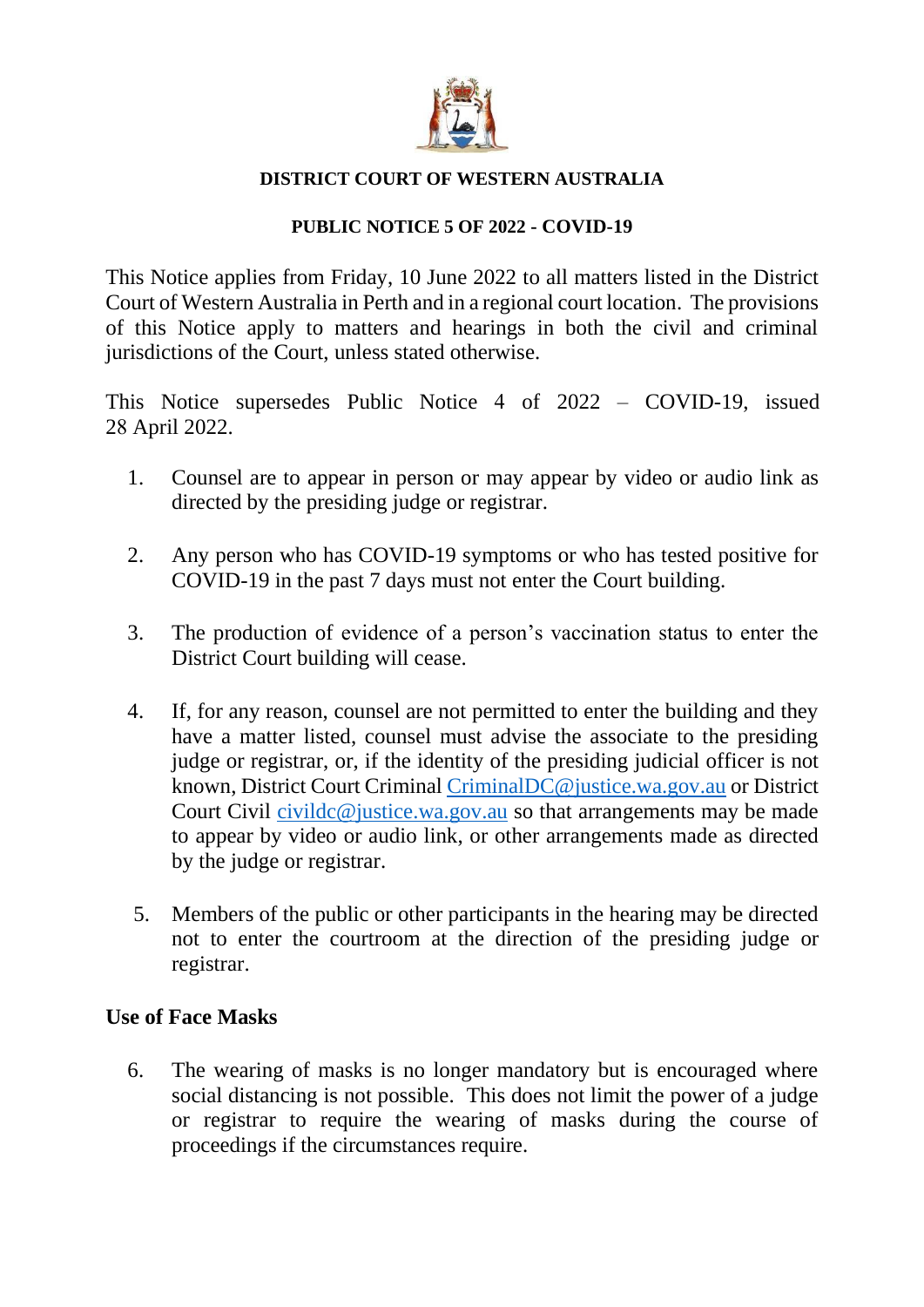## **Hearings (Other than Trials and Sentencing Hearings)**

For information on trials and sentencing hearings please see the information under the respective headings below.

- 7. Counsel are to appear in person or may appear by video or audio link as directed by the presiding judge or registrar.
- 8. All documents relating to the hearing must be filed electronically not less than two business days before the hearing.
- 9. For Sentence Mention Lists and Trial Listing Hearings or for other hearings at the direction of the presiding judge or registrar once counsel has filed a Notice of Acting on the accused's behalf the accused person may answer their bail by contacting counsel prior to the commencement of the list or by attendance at the counsel's office prior to the commencement of the list. Counsel will be required to confirm as an officer of the court that the accused contacted or attended as required and is complying with all conditions of bail including confirmation that the accused's residential address is correct.
- 10. If a Notice of Acting has not been filed the accused person must answer their bail by attending court unless otherwise directed. An accused person on bail who is to be arraigned or who has been directed to personally attend court must appear in person.
- 11. Counsel for the prosecution or defence in a criminal matter or for the plaintiff or defendant in a civil matter who are appearing by video or audio link are to inform the associate to the presiding judge or registrar by email at least 24 hours prior to the hearing of their telephone number and must be available to be contacted on that number from the listing time.

#### **Sentencing**

- 12. Counsel are to appear in person or may appear by audio or video link as directed by the presiding judge.
- 13. Sentencing of those in custody will proceed in person or by way of video link, as ordered by the presiding judge.
- 14. Those on bail pending sentence should attend the Court in person for sentencing hearings unless otherwise directed.